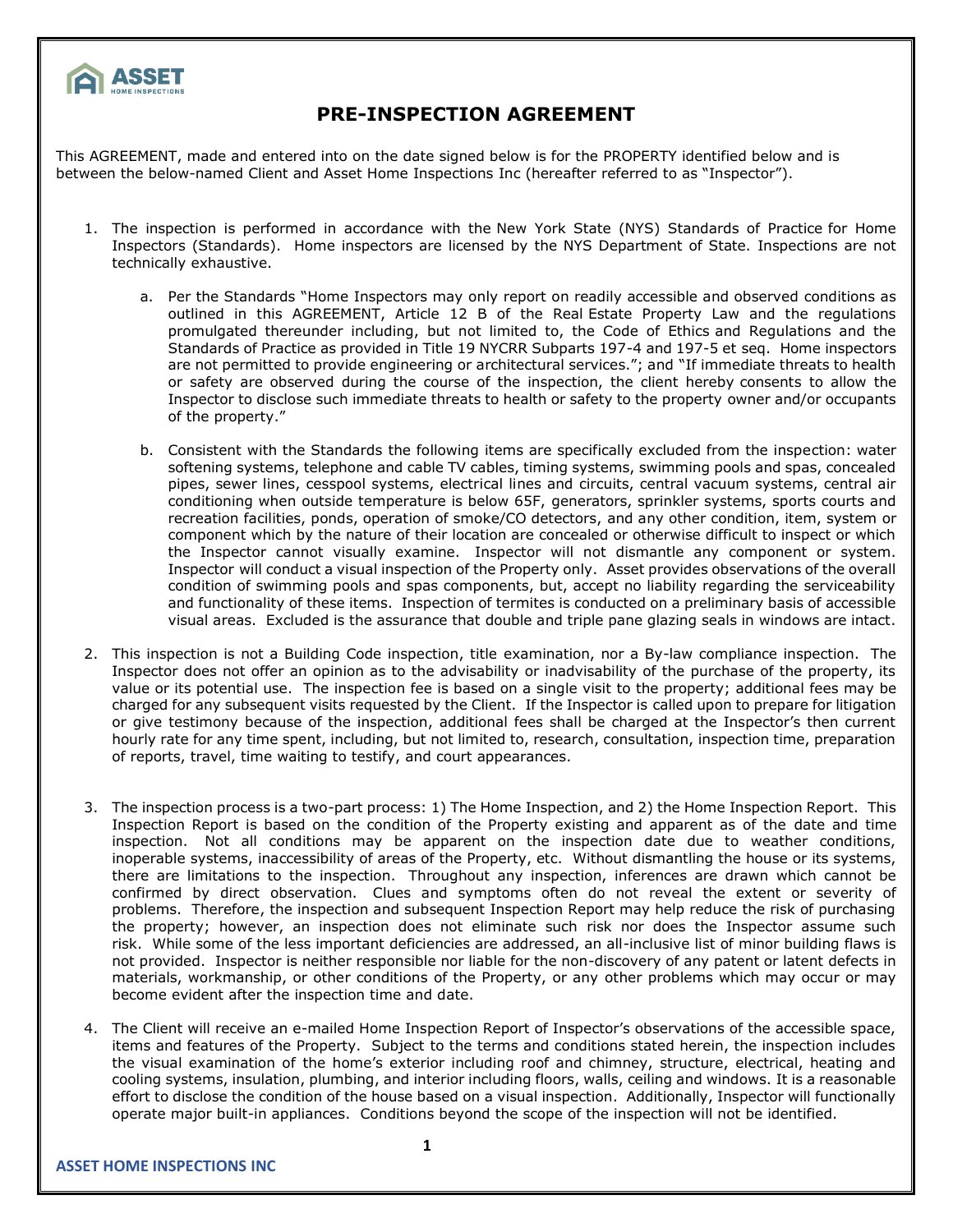

- 5. PAYMENT of the fee to INSPECTOR is due upon completion of the on-site inspection. The Client will pay all legal and time expenses incurred in collecting due payments, including attorney's fees, if any. If Client is a corporation, LLC, or similar entity, the person signing this Agreement on behalf of such entity does personally guaranty payment of the fee by the entity.
- 6. Inspector is neither an insurer nor guarantor against defects in the building and improvements, systems or components inspected. Inspector makes no warranty, express or implied, as to the fitness for use or condition of the systems or components inspected. Inspector assumes no responsibility for the cost of repainting or replacing any unreported defects or conditions, nor is Inspector responsible or liable for any future failures or repairs.
- 7. Inspector is limited in liability to the fee paid for the inspection services and report in the event that Client or any third-party claims that Inspector is in any way liable for negligently performing the inspection or in preparing the Inspection Report, for any breach of this visual Home Inspection Agreement or for any other reason or claim.
- 8. Inspector will not conduct geological tests; inspect inaccessible or concealed areas of the Property; enter dangerous areas of the Property; inspect for environmental concerns such as hazardous substances or gasses; including but not limited to, radon gas, carbon monoxide, mold, asbestos, formaldehyde; and rodents. If such items are observed during the course of the home inspection, they will be identified in the report.
- 9. Inspector examines a representative sample of components that are identical and numerous, such as electrical outlets, bricks, shingles, windows, etc., and does not examine every single one of these identical items; therefore, some detectable deficiencies may go unreported.
- 10. The inspection excludes defects such as cracking, leaking, surface discolorations, or landslides resulting from hidden defects, including but not limited to, water leaks, land subsidence, or other geological problems. The inspection also excludes merely cosmetic features, including but not limited to, paint, wall coverings, carpeting, floorings, paneling, lawns, and shrubs. The Inspector is not required to determine property boundary lines or encroachments.
- 11. Any controversy or claim between the parties hereto, arising directly or indirectly out of, connected with, or relating to the interpretation of this Agreement, the scope of the services rendered by Inspector, the Home Inspection Report provided to the Client by Inspector, or as to any other matter involving any act or omission performed under this Agreement, or promises, representations or negotiations concerning duties of the Inspector. hereunder, shall be submitted to arbitration in accordance with the applicable rules of Construction Arbitration Services, Inc. Each party to the dispute shall be responsible for their own costs for the arbitration process. The dispute shall be submitted to a sole arbitrator who is knowledgeable and familiar with the professional home inspection industry. Judgment on any award may be entered in any court having jurisdiction, and the arbitration decision shall be binding on all parties. Unless applicable law requires otherwise, arbitration shall occur in the county or judicial district in which the Inspector's principal place of business is located. Secondary or consequential damages are specifically excluded. In the event that any dispute arises out of the Inspection or Report, and proceedings are commenced by the Client, if the Client is unsuccessful in maintaining the claim, then the Client shall be liable to the Inspector for all charges, expenses, costs and legal fees (on a lawyer and client basis ) incurred by the Inspector on a complete indemnity basis, including a reasonable fee for all the time spent by the Inspector or Inspector's personnel in investigating, research, preparation for, and attendance at court hearings and examinations. Any claims must be presented within one (1) year from the date of the inspection; Inspector shall have no liability for any claims presented more than one (1) year after the date of the inspection.

If Client believes the Inspector made an error, before making any repairs or alterations relating to the alleged error, Client must supply Inspector with the following: (1) Written notification of adverse conditions within 14 days of discovery, and (2) Access to the premises. Failure to comply with the above conditions will release Inspector and its agents from any and all obligations. Client shall have no cause of action against Inspector after one year from the date of the inspection.

The Inspector shall have the right to examine the subject matter and area of any claim or potential claim against the Inspector arising here from and the right to offer a resolution prior to Client's performance of any remedial measures (except in the event of an emergency, or to protect for personal safety, or to reduce or